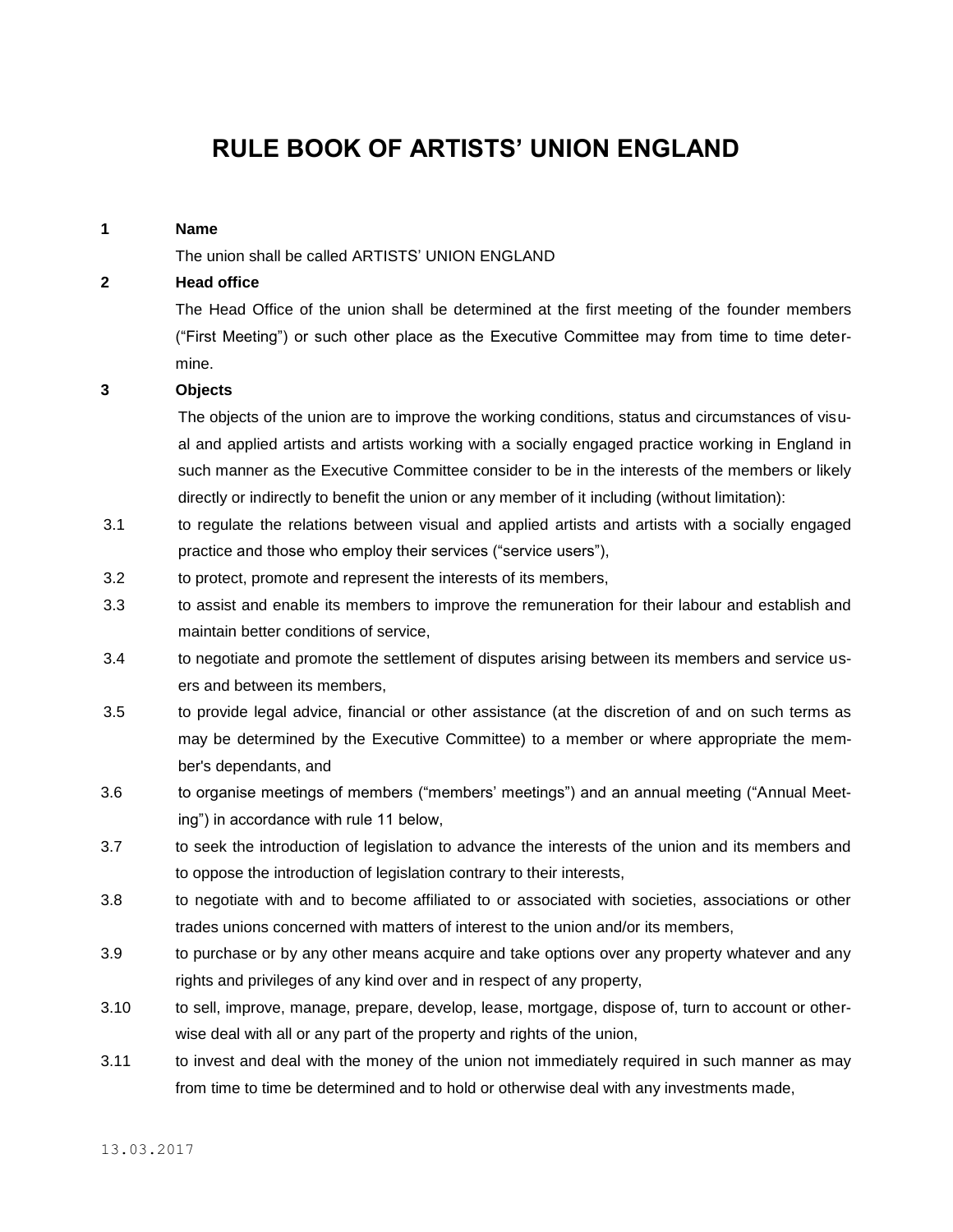- 3.12 to borrow and raise money and to secure the repayment of any money borrowed, raised or owing in such manner as may be determined by the Executive Committee,
- 3.13 to indemnify the officials or officers of the union against losses, damages, costs and demands made against them in respect of any authorised acts or omissions done by them in the course of their official duties for the union, to the extent that such indemnity is not prohibited by law,
- 3.14 to do all such lawful things as are incidental or conducive to the attainment of the above objects or any of them as the Executive Committee consider to be in the interests of the members or likely directly or indirectly to benefit the union or any member of it.

### **4 Membership**

- 4.1 In these rules "visual and applied artist and artists with a socially engaged practice" is to be interpreted widely, in recognition of the vast range of mediums, methods and interdisciplinary fields that visual and applied artists use to create works of art. Membership relies on the union being satisfied that the artist demonstrates an on-going commitment to their art practice. An "on-going commitment to their art practice" shall include, but shall not limited be to, the following types of activity: regularly making and exhibiting work, organising self-created professional opportunities and receiving professional grants or awards. For the avoidance of doubt the definition includes artists who support their practice through other additional paid work or income.
- 4.2 Application for membership (which is in the sole control of the union) may be made by an artist who lives and works in England or who does not normally live and work in England but is or will be working on an extended arts project for at least 6 months in England (and for whom representation by the union will be limited to activities in England).
- 4.3 Every candidate for admission as a member shall complete an application form for membership in such terms and in such form as may from time to time be determined by the Executive Committee and send or deliver the same to the Secretary at the Head Office of the union.
- 4.4 The Executive Committee (or the Secretary or other person(s) to whom the Executive Committee have delegated this function) shall decide whether to accept or reject the application and shall try to communicate to the candidate their decision within 14 days of receipt by the Secretary of the application form. This decision shall be final, subject to appeal under rule 4.6. An artist seeking to re-apply may always do so again after a period of 12 months or a material change in circumstance.
- 4.5 If the candidate is accepted for membership, then upon receipt from the candidate of a subscription payable under rule 12 below, the candidate's name and address shall be entered upon the register of members maintained by the Secretary.
- 4.6 If the application of a candidate is rejected, or a member is excluded under rule 4.7 below, the candidate or member shall be notified of his or her rejection or exclusion and may appeal to the next possible Annual Meeting (on 4 weeks' written notice to the Secretary) and the Annual Meeting may vary such decision.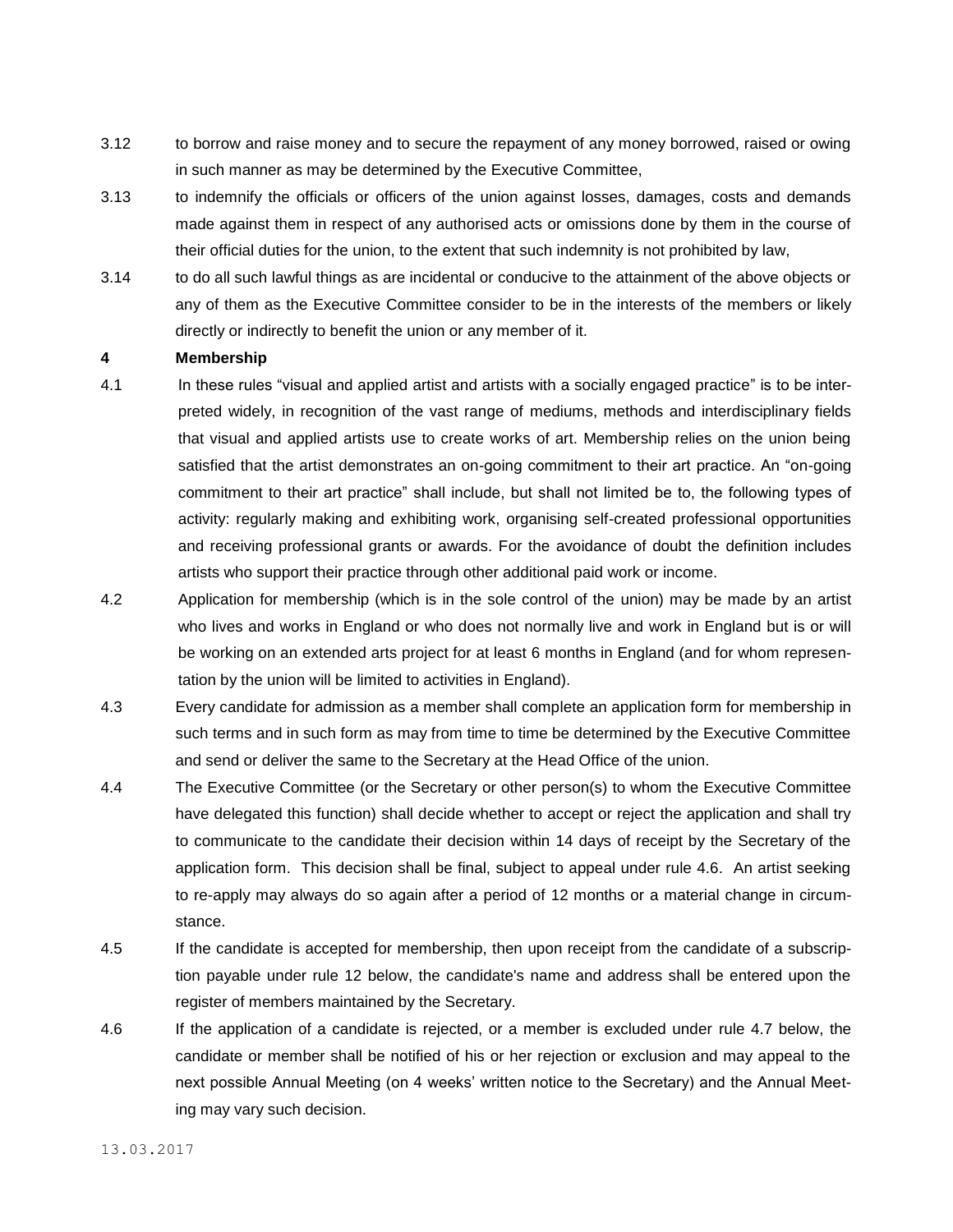- 4.7 The membership of a person shall, subject to rule 4.8 below, cease upon:
	- 4.7.1 the Executive Committee deciding that there has been a substantial change in the member's work or status so that they no longer comply with the criteria needed for membership and are unlikely to do so within the next 12 months,
	- 4.7.2 the expiry of notice of a resignation given under rule 4.12 below,
	- 4.7.3 the Executive Committee deciding that such member had brought the union into disrepute,
	- 4.7.4 expulsion under rule 15 below,
	- 4.7.5 the member having been in arrears of contributions for 5 calendar months, subject always to the discretion of the Executive Committee set out in rule 12.6 below.
- 4.8 Any member who has been in arrears of contributions or levies for 3 calendar month shall be notified to that effect by the Secretary and shall not, from the date of that notice, in any case share or take part in the benefits of the union unless and until the member has extinguished the arrears. Any member may, at least one week before the date when the member's arrears will operate to terminate the member's membership, be sent notice of that fact in writing by the Secretary.
- 4.9 Any notice required to be sent to a member for any reason may be sent electronically or by post or other suitable form of communication to the electronic or postal address entered upon the register of members and any notice sent to such address shall be sufficiently served. It shall be the duty of every member to inform the Secretary if the member shall change address.
- 4.10 The Executive Committee may appoint on such terms and conditions as it may determine honorary life members who shall not be entitled to a vote at any meeting of the union unless a fully paid member in their own right.
- 4.11 A member may resign from membership of the union on giving no less than one month's prior written notice to the Secretary, provided always that such notice shall not take effect earlier than the expiry of the period for which the member has already paid any contribution under rule 12.
- 4.12 The founders and first members of the union shall be those persons whose names and addresses are set out in Parts 1, 2 and 3 of the Schedule and at their First Meeting they shall adopt these rules.

#### **5 Duties of member**

 All members of the union shall abide by the rules of the union during their membership and all liabilities whatsoever of the union in respect of such membership shall cease upon termination thereof.

## **6 The Executive Committee**

- 6.1 Subject to rule 7 below the affairs of the union shall be under the control of the Executive Committee which shall be composed of:
	- 6.1.1 the Secretary,
	- 6.1.2 the Chair,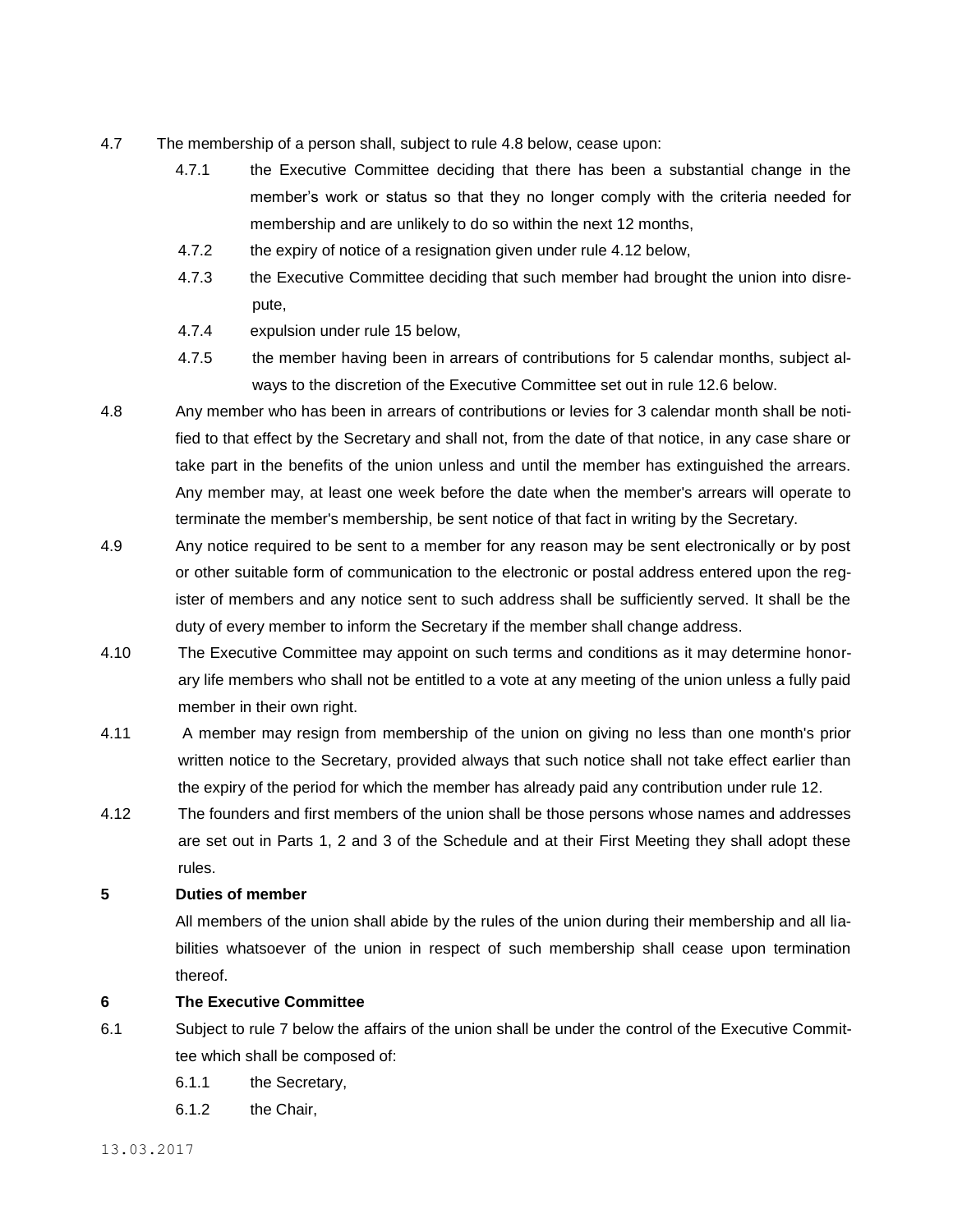- 6.1.2 the Treasurer
- 6.1.3 a minimum of 2 up to a maximum of 7 additional members (one of whom may be the Vice Chair).
- 6.2 The members of the Executive Committee shall be elected every two years via postal ballot in accordance with rule 16 but the first Executive Committee will comprise the persons whose names and addresses are set out in Part 1 of the Schedule who will act as the Executive Committee until the first Annual Meeting. The First Meeting shall appoint from amongst the Executive Committee the Chair, Secretary and Treasurer.
- 6.3 The Executive Committee may appoint at its first meeting immediately following any Annual Meeting from its number a Vice Chair and may appoint such sub-committees as it considers necessary from time to time to investigate, consider and report back upon any matters referred to it by the Executive Committee. If authorised to do so in writing, a sub-committee appointed by the Executive Committee may exercise any power otherwise vested in the Executive Committee subject to any requirements or regulations made or imposed by the Executive Committee. A sub-committee may co-opt of its own motion any member of the union to assist with its deliberations but such coopted member shall not have a vote.
- 6.4 The Secretary, together with the Chair or any 3 or more members of the Executive Committee may cause a meeting of the Executive Committee to be convened. Notice of any meeting of the Executive Committee shall be sent by the Secretary to every member of the Executive Committee with at least 10 days' notice or such shorter notice as may subsequently be accepted by 75% of the members of the Executive Committee entitled to attend and vote. The accidental omission to give notice of a meeting to or the non-receipt of notice by any person entitled to receive notice shall not invalidate the proceedings at that meeting.
- 6.5 The Executive Committee will meet at least 4 times in each calendar year and may adjourn or otherwise regulate its meetings as the members of the Executive Committee shall think fit.
- 6.6 The quorum necessary for the transaction of business at an Executive Committee shall be 5 members.
- 6.7 Questions arising at an Executive Committee meeting shall be decided by a majority of votes cast and the Chair of the meeting shall have no vote except a casting vote.
- 6.8 The Chair shall preside at all meetings of the Executive Committee but if there be no such Chair or if the Chair is not present within 15 minutes after the time appointed for holding the meeting, the Vice Chair (if any) shall preside. If none of the foregoing shall be present within 15 minutes after the time appointed the members present shall choose one of their number to act as Chair at such meeting.
- 6.9 The Executive Committee has full authority to act in the name of the union and exercise all such powers of the union and do on behalf of the union everything it is legally entitled to do and which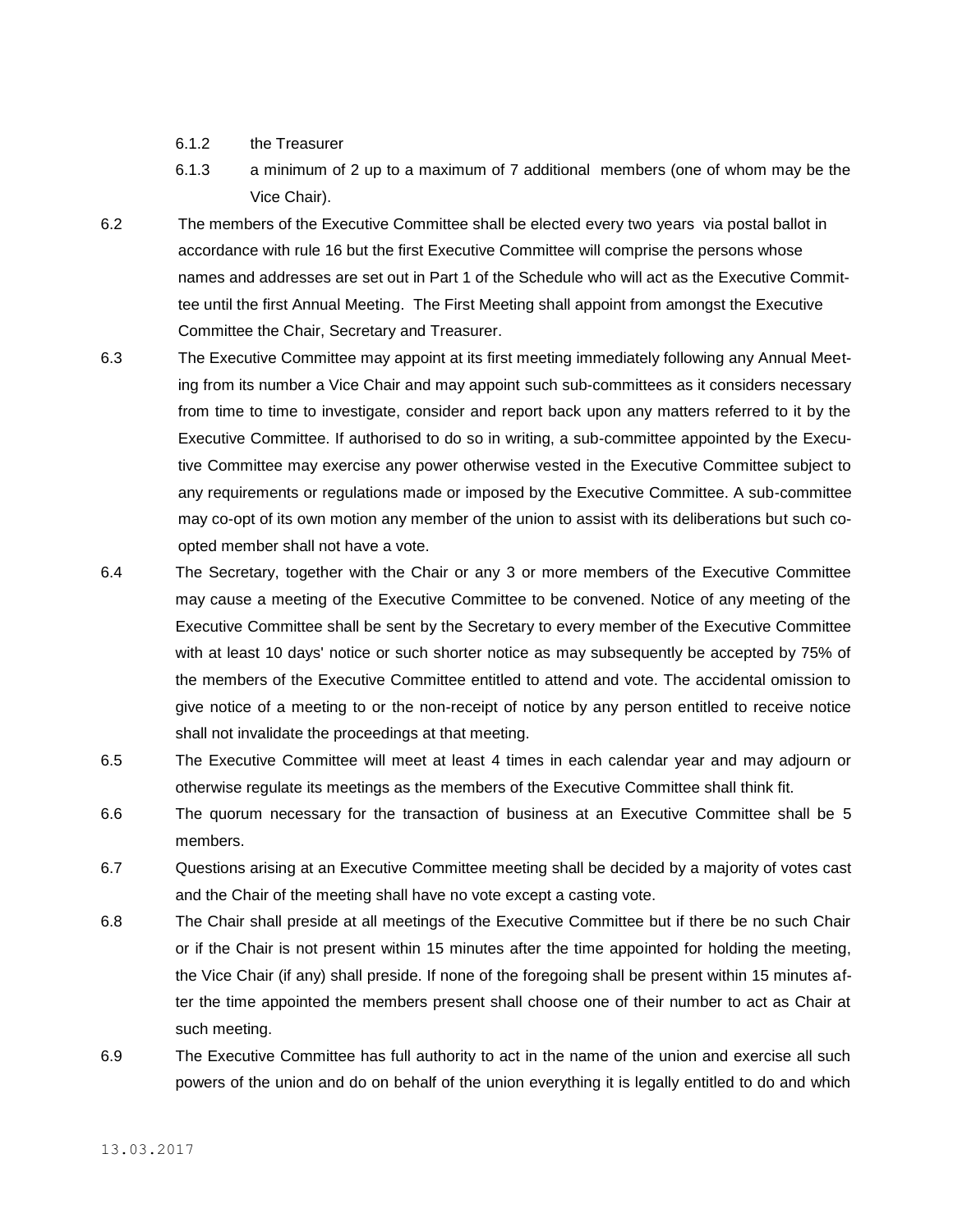is not by the rules of the union required to be exercised or done by a members' meeting. Without limitation to the foregoing the Executive Committee shall have power:

- 6.9.1 to direct the trustees in the administration, investment and application of the funds of the union as the Executive Committee shall consider necessary or advisable in carrying out the objects of the union,
- 6.9.2 to invite to a meeting of the Executive Committee any member or person as it considers necessary for the purpose of that member or person providing the Executive Committee with factual information or with technical or professional advice with respect to matters to be taken into account by the Executive Committee in carrying out its functions.
- 6.10 No person may act in the name of the union or with the authority of the union save with the prior permission of the Executive Committee or with the subsequent ratification of the act by the Executive Committee. Without prejudice to the generality of the foregoing, no person other than the Executive Committee may authorise or endorse the taking of any industrial action in the name of or on behalf of the union.
- 6.11 A member of the Executive Committee shall vacate office:
	- 6.11.1 at the termination of the two year period following such member taking up office unless re-elected,
	- 6.11.2 if such member ceases to be a member for whatever reason,
	- 6.11.3 if by notice in writing to the union such member resigns from membership of the Executive Committee, or
	- 6.11.4 if such member is absent from 3 consecutive meetings of the Executive Committee without apology or special leave of absence.
- 6.12 All acts bona fide done by any meeting of the Executive Committee or any person acting as a member of the Executive Committee shall be valid notwithstanding that it be afterwards discovered that there was some defect in the appointment of the Executive Committee or of any member of the Executive Committee or the callers of the meeting.
- 6.13 A written resolution, copies of which have been signed by all the members of the Executive Committee for the time being entitled to receive notice of a meeting of the Executive Committee, shall be as valid and effective as if it had been passed at a meeting of the Executive Committee duly convened and held.
- 6.14 The Executive Committee shall cause records to be kept of:
	- 6.14.1 the appointment, removal and resignation of officers of the Executive Committee,
	- 6.14.2 the names of members present at each meeting of the Executive Committee, and
	- 6.14.3 all orders resolutions and proceedings of general meetings, and meetings of the Executive Committee and any of its sub-committees.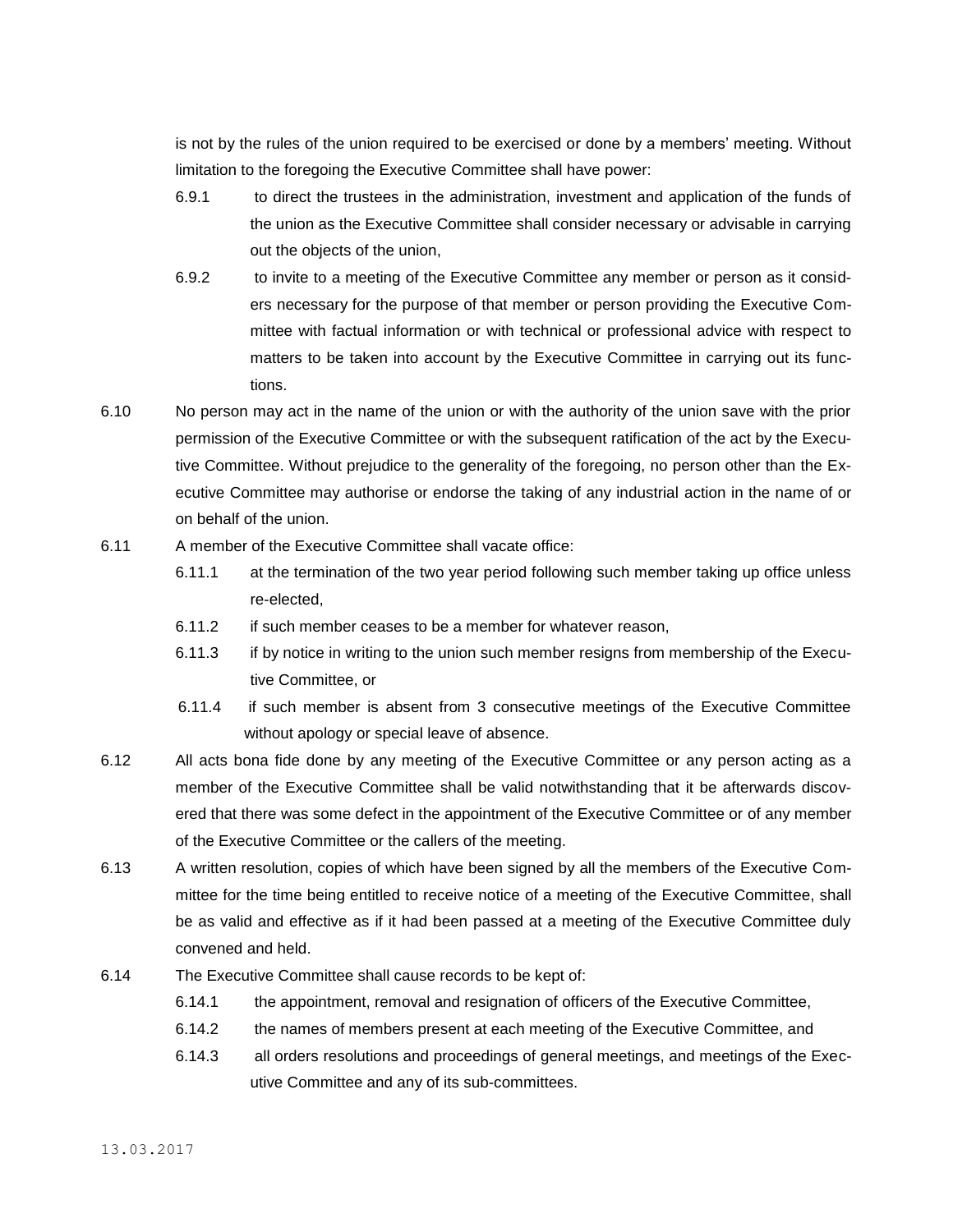- 6.15 In the event of a casual vacancy occurring in the membership of the Executive Committee for whatever reason, no less than 6 months prior to the next postal Election, the Executive Committee shall hold an election to fill that vacancy and in other circumstances the Executive Committee may make such an election.
- 6.16 The members of the Executive Committee may act, notwithstanding any casual vacancy, but if and so long as their number is reduced below the number fixed as the quorum under rule 6.6, the continuing members may act for the purpose only of determining a timetable for an election to fill the vacancies and for no other purpose.

## **7 The Chair**

- 7.1 The union shall have a Chair who shall be elected in accordance with rule 16.
- 7.2 The Chair shall have authority to act and to transact business in the name of the union between meetings of the Executive Committee provided that any action or transaction done by or entered into by the Chair pursuant to this rule capable of ratification shall be subject to ratification by the Executive Committee at its meeting next following the action or transaction,
- 7.3 In the event of a casual vacancy in the office of Chair by reason of the person elected Chair ceasing to be a member of the Executive Committee, the members for the time being of the Executive Committee shall elect from their number a new Chair who shall hold office for the remainder of the term of office of the person previously in that office.

#### **8 The Honorary President**

 The Executive Committee may from time to time appoint on such terms as it thinks fit an Honorary President of the union who shall not be entitled to a vote at any meeting of the union unless a fully paid member in his/her own right.

# **9 The Secretary and the Treasurer**

- 9.1 The Secretary and the Treasurer shall be jointly responsible to the union for the supervision and control of the administration of the union and of its officials and staff.
- 9.2 The Secretary's duties shall be:
	- 9.2.1 to convene and attend all members' meetings and meetings of the Executive Committee and of its sub-committees but with power to appoint the Treasurer or another member of the Executive Committee as a deputy so to attend if not available,
	- 9.2.2 to arrange for minutes of all members' meetings and meetings of the Executive Committee and its sub-committees to be taken,
	- 9.2.3 if so authorised to counter-sign cheques in settlement of accounts presented to him/her,
	- 9.2.4 to arrange for the conduct of the union correspondence including the preservation of all documents, books and papers received by the Secretary and for the preparation of memoranda, circulars, rules, membership cards and other documents as required for issue as necessary to members of the union and to others,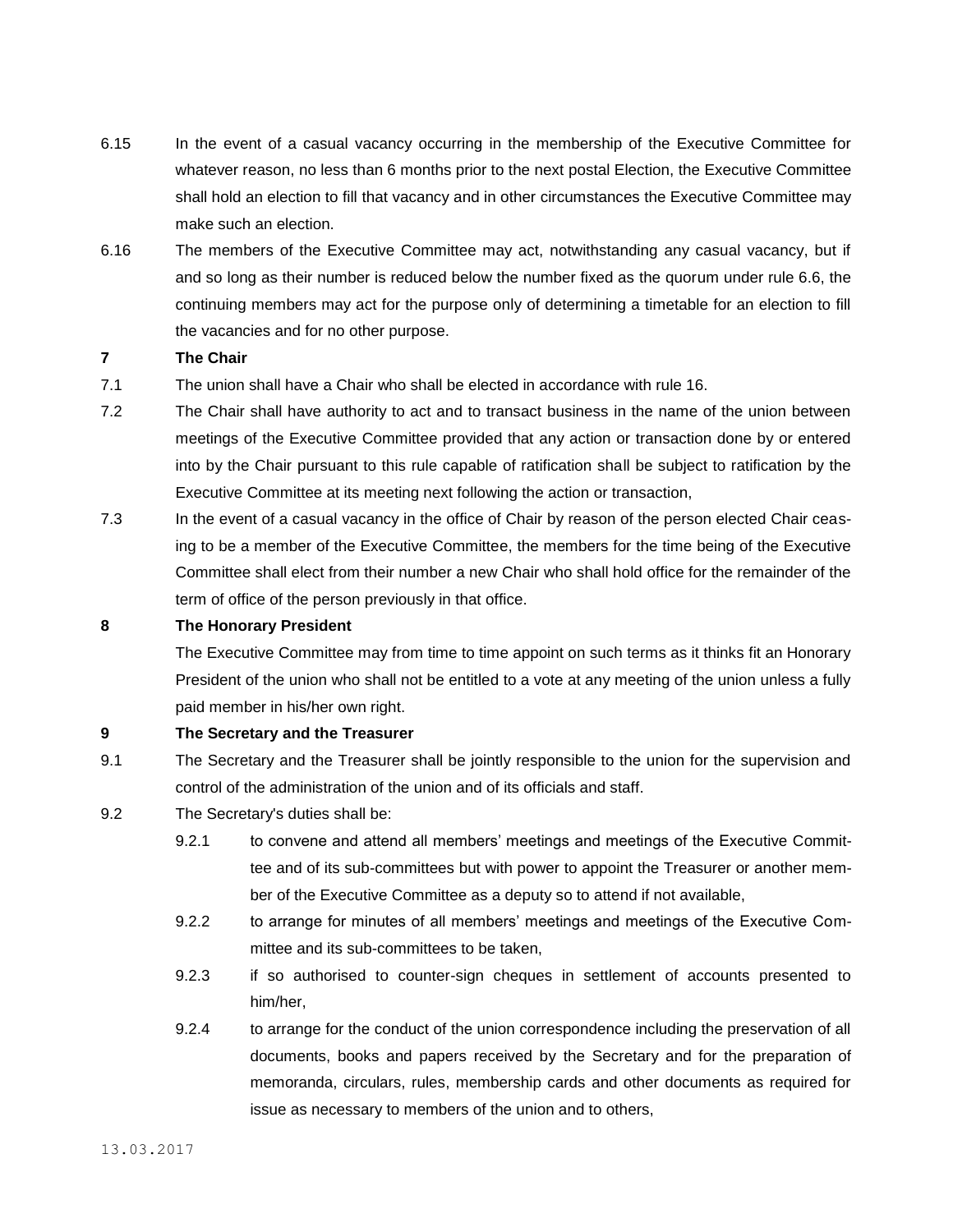- 9.2.5 to maintain a register of members,
- 9.2.6 to maintain adequate organising and publicity arrangements,
- 9.2.7 to supervise the preparation of the agenda for members' meetings and the preparation of adequate reports to the Annual Meeting of the business conducted on behalf of the union since the previous Annual Meeting,
- 9.2.7 to uphold and propagate the policies and actions of the union as propounded by the members' meetings or by the Executive Committee from time to time,
- 9.2.7 to assist the Treasurer generally.
- 9.3 The Treasurer's duties shall be:
- 9.3.1 to collect subscriptions from members,
- 9.3.2 to engage such staff and professionals as may be necessary to conduct the work of the union and report individual appointments to the Executive Committee,
- 9.3.3 to keep the accounts of the union in accordance with applicable laws and prepare adequate accounts and reports to the Annual Meeting of the business conducted on behalf of the union since the previous Annual Meeting including therein audited statements of account of the union's funds,
- 9.3.4 to sign cheques and to prepare cheques for counter-signature,
- 9.3.5 in accordance with directions from the Executive Committee and under the supervision of the trustees, to invest, safeguard and keep all funds and property of the union in such manner as may, from time to time, be authorised by any Act of Parliament for the investment of trust funds and for the safeguarding of union funds,
- 9.3.6 to uphold and propagate the policies and actions of the union as propounded by the members' meetings or by the Executive Committee from time to time,
- 9.3.7 to assist the Secretary generally.
- 9.4 All staff or professionals engaged by the Treasurer shall be engaged upon such terms and at such remuneration as the Treasurer, acting on the direction of the Executive Committee, may agree.
- 9.5 Each of the Secretary and the Treasurer must be a member of the Executive Committee and shall be elected annually. Either or both officers may be remunerated either as an employee or a consultant if the Annual Meeting shall so decide.
- **10 The Trustees**
- 10.1 The First Meeting shall appoint the 2 trustees whose names appear in Part 3 of the Schedule as trustees of the union in whom all the property and funds of the union shall be vested on such terms as may be determined by the Executive Committee. A person appointed trustee must be a member of the union. Subsequent trustees appointments are made only by the Executive Committee unless otherwise directed by a members' meeting. A person appointed trustee shall hold office for the period commencing from the termination of the meeting of the Executive Committee at which such person was appointed until the termination of the first Executive Committee Meeting after the next following Annual Meeting. In the event of a casual vacancy occurring for whatever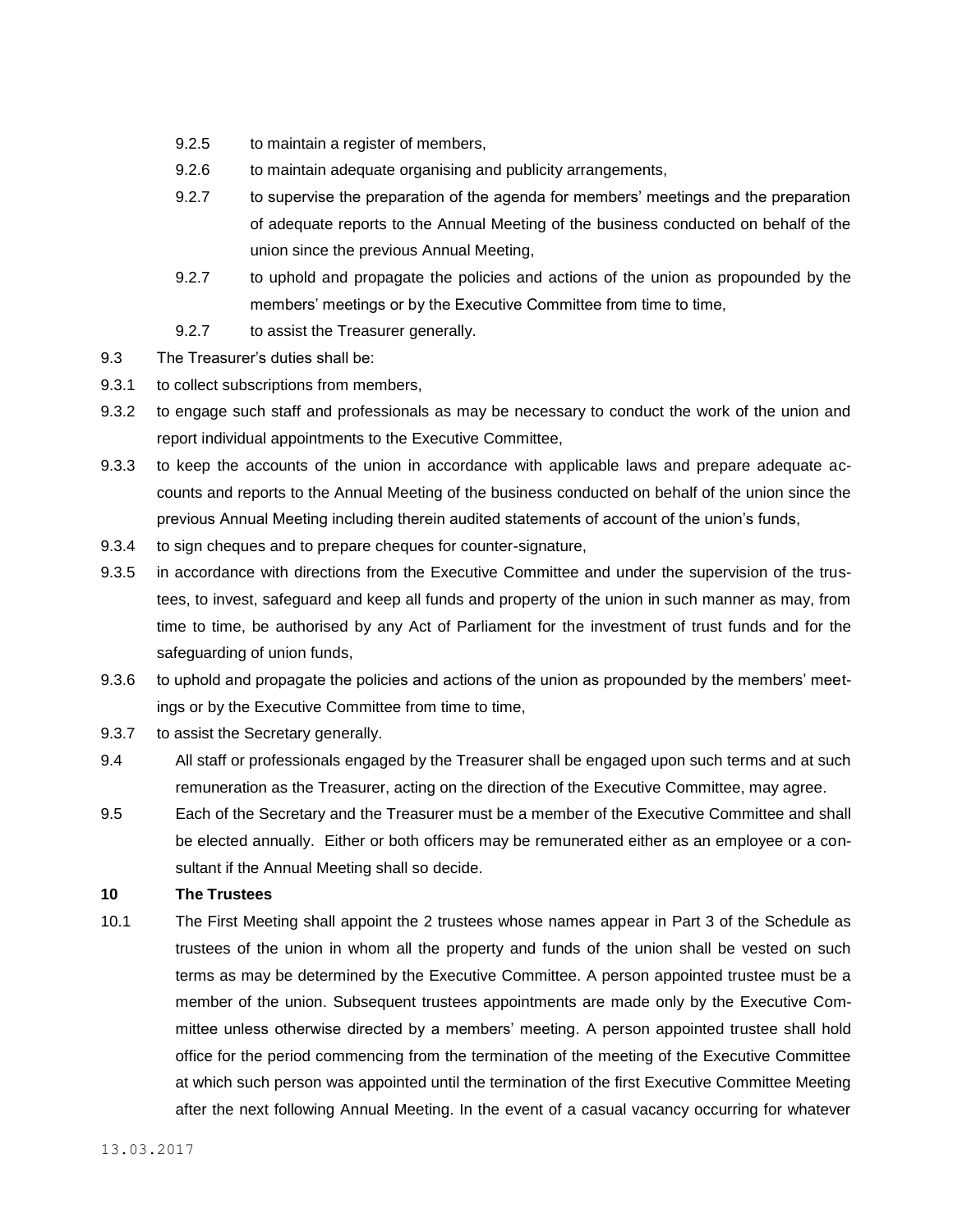reason, the Executive Committee shall appoint a trustee to fill that vacancy at the next following Executive Committee Meeting.

- 10.2 The duties of the trustees shall be:
	- 10.2.1 in accordance with directions from the Executive Committee and in conjunction with the Treasurer, to invest, safeguard and keep all funds and property of the union received by them in such manner as may, from time to time be authorised by Act of Parliament for the investment of trust funds,
	- 10.2.2 to supervise and examine at any time the accounts and records of the Treasurer and all payments made by the union,
	- 10.2.3 as and when required by the Executive Committee to direct a bank, at which all cash not immediately required by the union is placed in an account, to honour not less than the Treasurer and one or more as joint signatures of the persons (not being any of the trustees), named in the direction whereupon the trustees shall be relieved from all liability in respect of payments made in the nature authorised by the direction while it is in force,
	- 10.2.4 to supervise the defraying from the funds of the union the expenditure incurred by the Executive Committee and Treasurer and in respect of such expenditure as may from time to time be authorised by the Executive Committee and the Treasurer,
	- 10.2.5 to supervise the payment out of funds of the union of all and any premiums any insurance policy or fidelity guarantee taken out by the Executive Committee upon members of the union handling the funds of the union.
- 10.3 The trustees shall have authority to enter into such transactions and to execute such documents as may be necessary for the proper management and investment of the funds of the union and, acting on the direction of the Executive Committee, shall have the power to borrow money on security or otherwise and to dispose of any assets of the union.
- 10.4 The trustees shall be authorised to take such professional advice as they shall deem necessary, from time to time, to ensure the proper investment and management of the funds of the union and to defray any expense of taking such advice out of the funds of the union.
- 10.5 The Executive Committee may at any time remove a person from the office of trustee for any reason and may appoint someone to fill the casual vacancy so created in accordance with rule 10.1 above.

# **11 Members' Meetings**

- 11.1 The union shall hold an Annual Meeting at which members of the union shall be entitled to attend and vote. The Annual Meeting shall constitute the main policy-making body within the union.
- 11.2 The union shall in each year hold an Annual Meeting in addition to any other meetings in that year and shall specify the Annual Meeting as such in the notice calling it.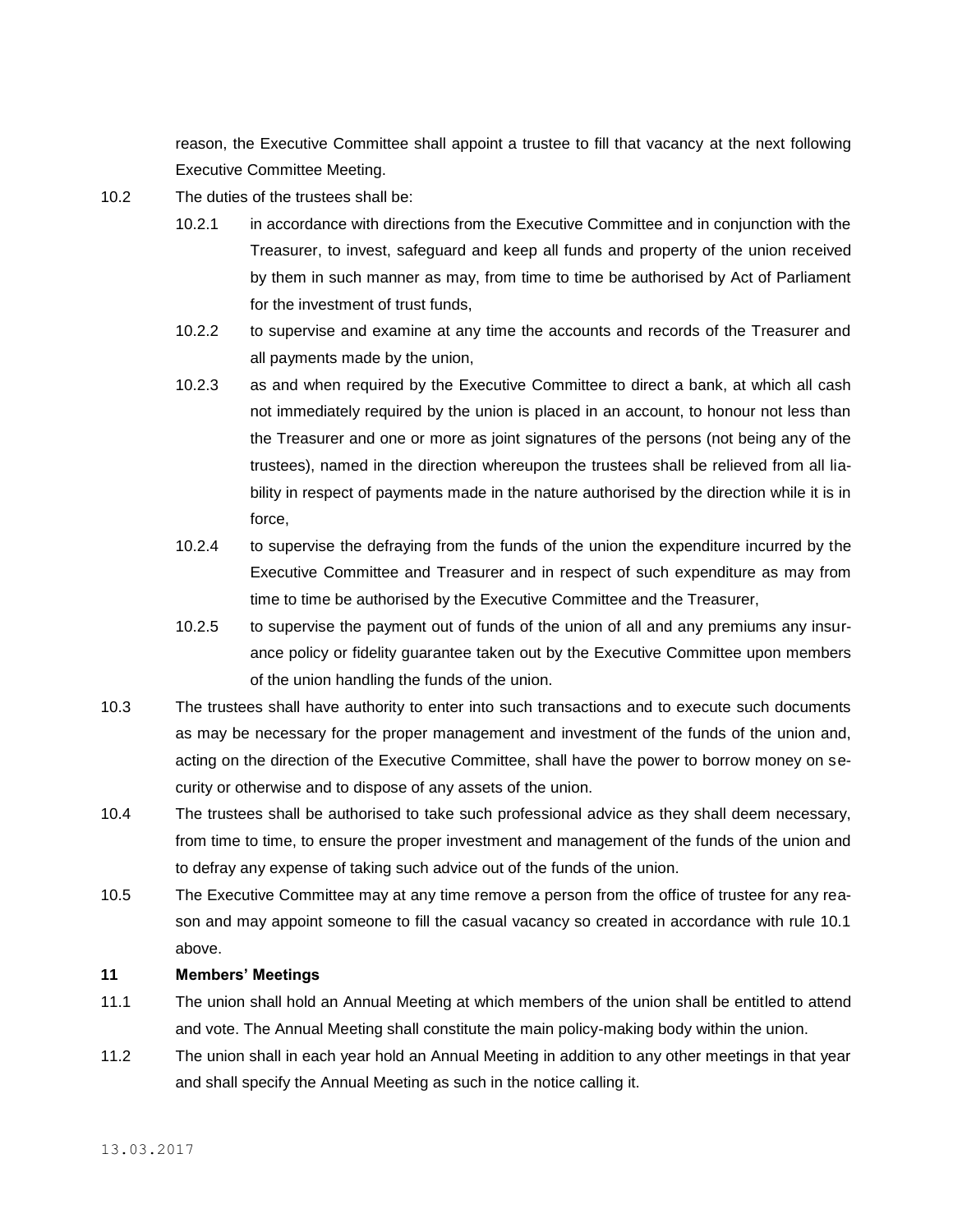- 11.3 Not more than 20 months shall elapse between the date of one Annual Meeting of the union and that of the next but, subject to the above, the Annual Meeting shall be held at such time and place as the Executive Committee shall appoint.
- 11.4 In addition to the Annual Meeting of the union the Executive Committee may at any time convene other members' meetings designated a "Special Members' Meeting" of the union and must convene a Special Members' Meeting of the union if requisitioned to do so, in writing, for a stated purpose by at least 10% of the members of the union within 2 months of receipt by the Secretary of such requisition.
- 11.5 An Annual Meeting or Special Members' Meeting of the union shall be convened by the giving of, in the case of the Annual Meeting, at least 2 months' notice and, in the case of all Special Members' Meeting, at least 10 days' notice. In both cases, such notice shall be given by the Secretary (or other appointed officer) to every member at the address listed for that member in the register of members such notice to be exclusive of the day on which it is served or deemed to be served and of the day for which it is given. Such notice shall specify the place, day and the hour of the meeting and in the case of a Special Members' Meeting, the general nature of the business of that meeting.
- 11.6 A members' meeting of the union shall notwithstanding that it is called by shorter notice than that specified in rule 11.5 above be deemed to have been duly called if it is so agreed:
	- 11.6.1 in the case of a meeting called as the Annual Meeting by 75% of the members,
	- 11.6.2 in the case of any other Special Members' Meeting by a majority in number of the members.
- 11.7 The accidental omission to give notice of a members' meeting to or the non-receipt of notice of a members' meeting by any person entitled to receive notice shall not invalidate the proceedings at that meeting.
- 11.8 No business shall be transacted at any members' meeting unless a quorum of members is present at the time when the meeting proceeds to business and:
	- 11.8.1 save as otherwise provided in these rules 10% of the members shall be a quorum,
	- 11.8.2 if within half an hour from the time appointed for the meeting a quorum is not present the meeting if convened upon the requisition of 10% of the membership shall be dissolved and in any other case shall stand adjourned to such other day time and place as the Executive Committee may determine and if at the adjourned meeting a quorum is not present within half an hour from the time appointed for the meeting the members present shall be a quorum.
- 11.9 The Chair of the union shall preside as Chair at every members' meeting but if the Chair shall not be present within 15 minutes after the time appointed for the holding of the meeting or wishes to stand down on a particular issue the Vice Chair (if any) shall act as Chair of the meeting and failing that the members present shall elect a Chair of the meeting.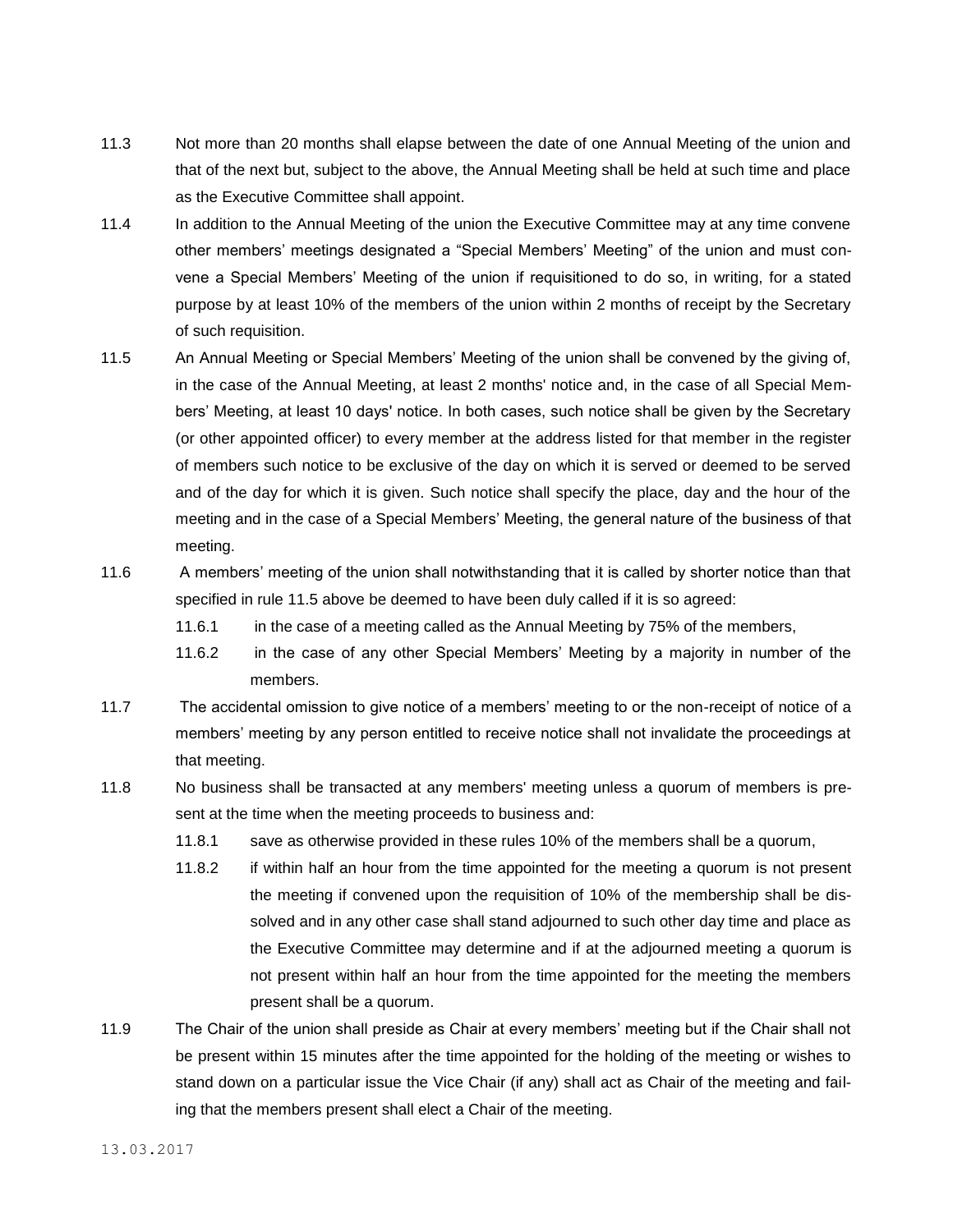- 11.10 The Chair of the meeting may with the consent of any meeting at which a quorum is present (and shall if so directed by the meeting) adjourn the meeting from time to time and from place to place but no business shall be transacted at any adjourned meeting other than the business left unfinished at the meeting from which the adjournment took place and if a meeting is adjourned for 4 days or more notice of the adjourned meeting shall be given as in the case of an original meeting but no other notice shall be necessary for an adjournment or of the business to be transacted at an adjourned meeting.
- 11.11 The business of the members' meeting shall be conducted in accordance with these rules and such standing orders from time to time determined by the Executive Committee provided always that:
	- 11.11.1 at any members' meeting a resolution put to the vote of the meeting shall be decided on a show of hands unless a secret ballot is demanded by the Chair of the meeting or by any one half of the members present in person having the right to vote at the meeting,
	- 11.11.2 unless a secret ballot be so demanded a declaration by the Chair of the meeting that a resolution has on a show of hands been carried or carried unanimously or by a particular majority or lost, an entry to that effect in the minutes shall be conclusive evidence of the fact,
	- 11.11.3 the demand for a secret ballot may be withdrawn,
	- 11.11.4 if a secret ballot is duly demanded it shall be taken in such manner as the Chair directs and its result shall be deemed to be the resolution of the meeting at which it was demanded,
	- 11.11.5 in the case of an equality of votes whether on a show of hands or on a secret ballot the Chair of the meeting at which the show of hands takes place or at which the secret ballot is demanded shall be entitled only to a casting vote,
	- 11.11.6 at any Annual Meeting no proposition may be debated unless either the proposition has been notified to the Secretary at least 1 week before the meeting or it is agreed by at least two-thirds of those present and voting at the Annual Meeting to admit the proposition for debate and a vote.
- 11.12 Not less than 2 weeks before the date fixed for the commencement of the Annual Meeting the Executive Committee shall publish to members its report and statement of accounts for the year
- **12 Funds**
- 12.1 All members shall pay to the Treasurer of the union an annual contribution, which is to be determined with input from the membership and agreed by the Executive Committee.
- 12.2 The annual contribution may be changed by the union at the Annual Meeting, notwithstanding the provisions of rule 19 below, by a simple majority.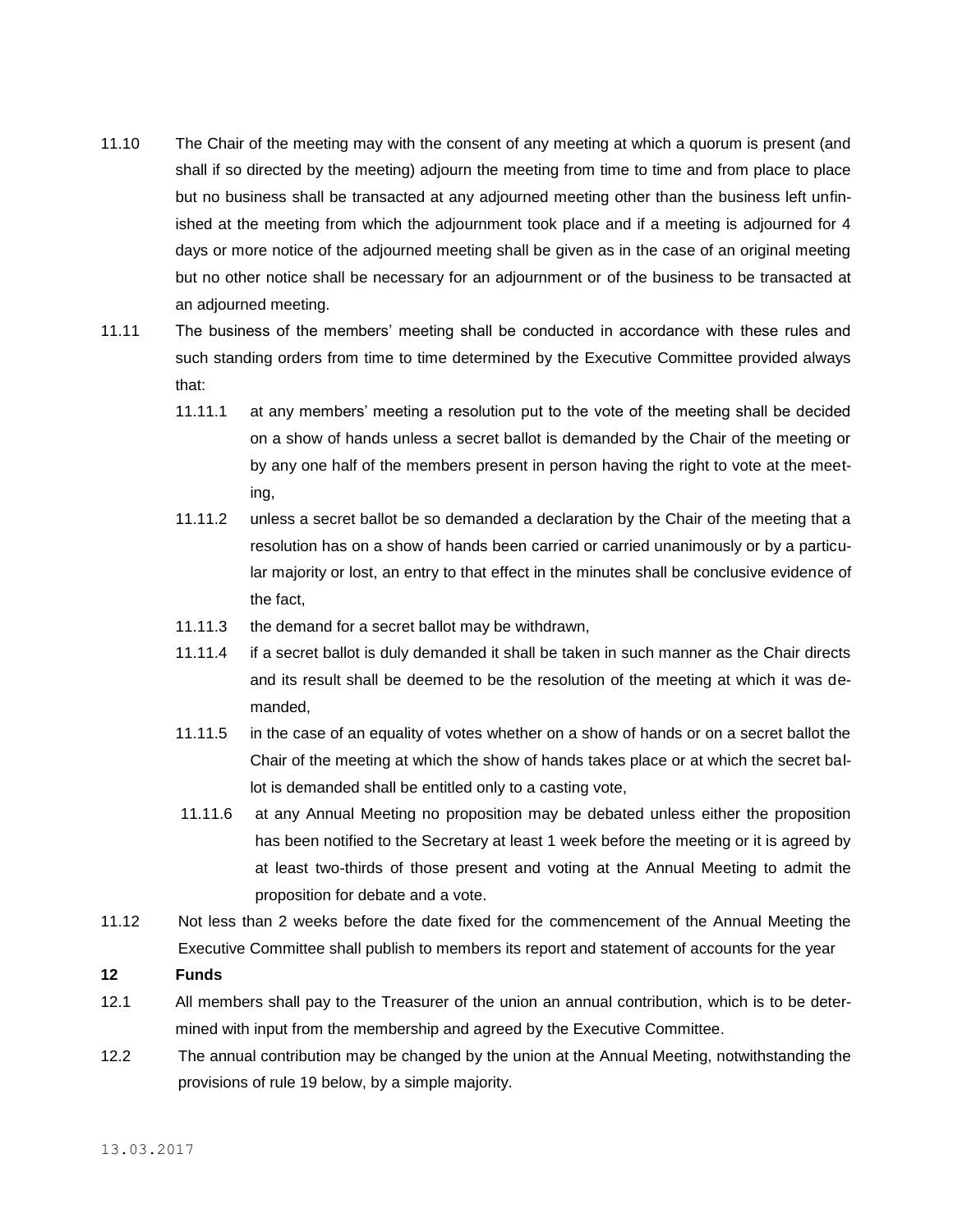- 12.3 The member's annual contribution shall be paid, by arrangement with the Treasurer, either quarterly, half-yearly or annually provided always that the first instalment shall become payable on a designated date in the calendar year in question.
- 12.4 The Annual Meeting may from time to time direct that persons on admission to membership of the union pay an admission fee of such sum as it may determine.
- 12.5 In addition to the contribution set out in rule 12.1 above, the Executive Committee shall have the power, from time to time, to call upon each member to pay an additional contribution by way of levy for the purpose or purposes set out in the notice calling for the additional contribution.
- 12.6 Notwithstanding anything to the contrary contained in rule 12.1 above the Executive Committee may, in its discretion waive the duty of a member to pay contributions or extend the member's time for payment of contributions specified in rule 12.3 above save that this power should only be exercised in cases where the Executive Committee is satisfied that the payment of contributions will cause financial hardship to the member concerned.

## **13 Benefits**

13.1 All fully paid up members of the union shall, at the discretion of the Executive Committee, be eligible for all benefits provided to the membership as a whole.

## **14 Accounts**

- 14.1 The Treasurer shall ensure that proper books of account are kept setting out:
	- 14.1.1 all sums of money received and expended by the union and the matters in respect of which the receipt and expenditure takes place,
	- 14.1.2 all sales and purchases of goods and services by the union,
	- 14.1.3 the assets and liabilities of the union, and
	- 14.1.4 all such other matters as, according to good accountancy practice, should be set out in the books of account.
- 14.2 At the Annual Meeting there may be appointed a member to act as auditor who shall, from time to time and not less than once in each calendar year, inspect and report to the next Annual Meeting on the accounts of the union.
- 14.3 Upon completion of the annual accounts the Treasurer shall:
	- 14.3.1 cause the accounts to be published in the union's journal or elsewhere by a suitable method available to all members to be made not less than 2 weeks before the Annual Meeting of the union next following, and
	- 14.3.2 cause to be sent to the Certification Officer an annual return as required by the Trade Union and Labour Relations (Consolidation) Act 1992.

# **15 Discipline**

The Annual Meeting may lay down from time to time a disciplinary code for members.

# **16 Elections and ballots**

16.1 The following officers of the union shall be elected to the office to which they hold: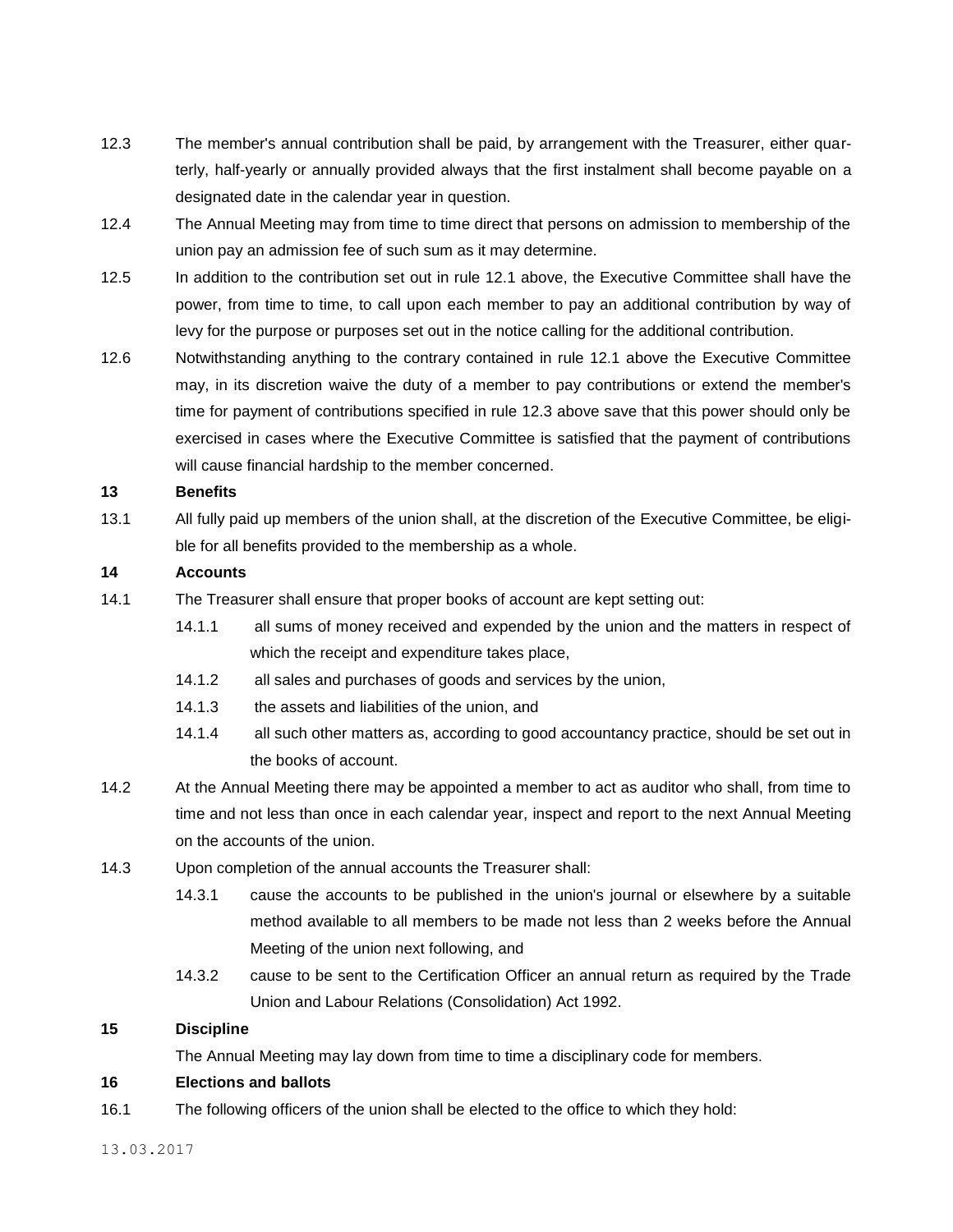- 16.1.1 the Chair,
- 16.1.2 the Secretary,
- 16.1.2 The Treasurer,
- 16.1.3 2 to a maximum of 7 additional members of the Executive Committee.
- 16.2 Any person elected a member of the Executive Committee shall take up office for the period of two years commencing with their success in a postal ballot and terminating at the end of the two year period, unless re-appointed following successful candidature in a second or subsequent election.
- 16.3 Only a member of the union is eligible to stand for election to the Executive Committee and should be nominated firstly by one member (i.e. not self nominated) and seconded by another member.
- 16.4 The procedure for the election shall be decided from time to time by the Annual Meeting

# **17 Amalgamation**

 The union may amalgamate with any other union or unions of artists, or may affect a transfer of engagements to or from any other trade union under the provisions of legislation regulating such amalgamations and transfers from time to time in force. Save as stated above, the union may resolve to enter into such an amalgamation or transfer upon a proposition introduced at an Annual members' meeting of the union convened for the purpose.

# **18 Dissolution**

 The union may not be dissolved except by approval of a proposition to that effect by the members of the union where a proposition to dissolve the union shall not be deemed to be approved unless:

- 18.1 not less than two-thirds of all fully paid up members of the union cast a vote, and
- 18.2 the proposition is approved by two-thirds of those members voting.

#### **19 Alteration of rules**

- 19.1 The rules of the union, including the name of the union, may subject to rule 19.2 below be altered by a proposition introduced at a members' meeting of the union convened for the purpose.
- 19.2 A proposition for alteration may be made by the Executive Committee at any members' meeting of the union or by any member at the Annual Meeting.
- 19.3 The rules of the union shall be altered in accordance with any such proposition upon two-thirds of the members present voting in favour of the proposition.

#### **20 Remuneration**

 Except as specifically provided for by these rules, or by agreement made, no person, whether an officer or member shall be entitled to any remuneration for any services rendered to or on behalf of the union provided always that the Executive Committee may make provision for members to be reimbursed reasonable expenses reasonably incurred on the behalf of the union.

**21 Interpretation and definitions**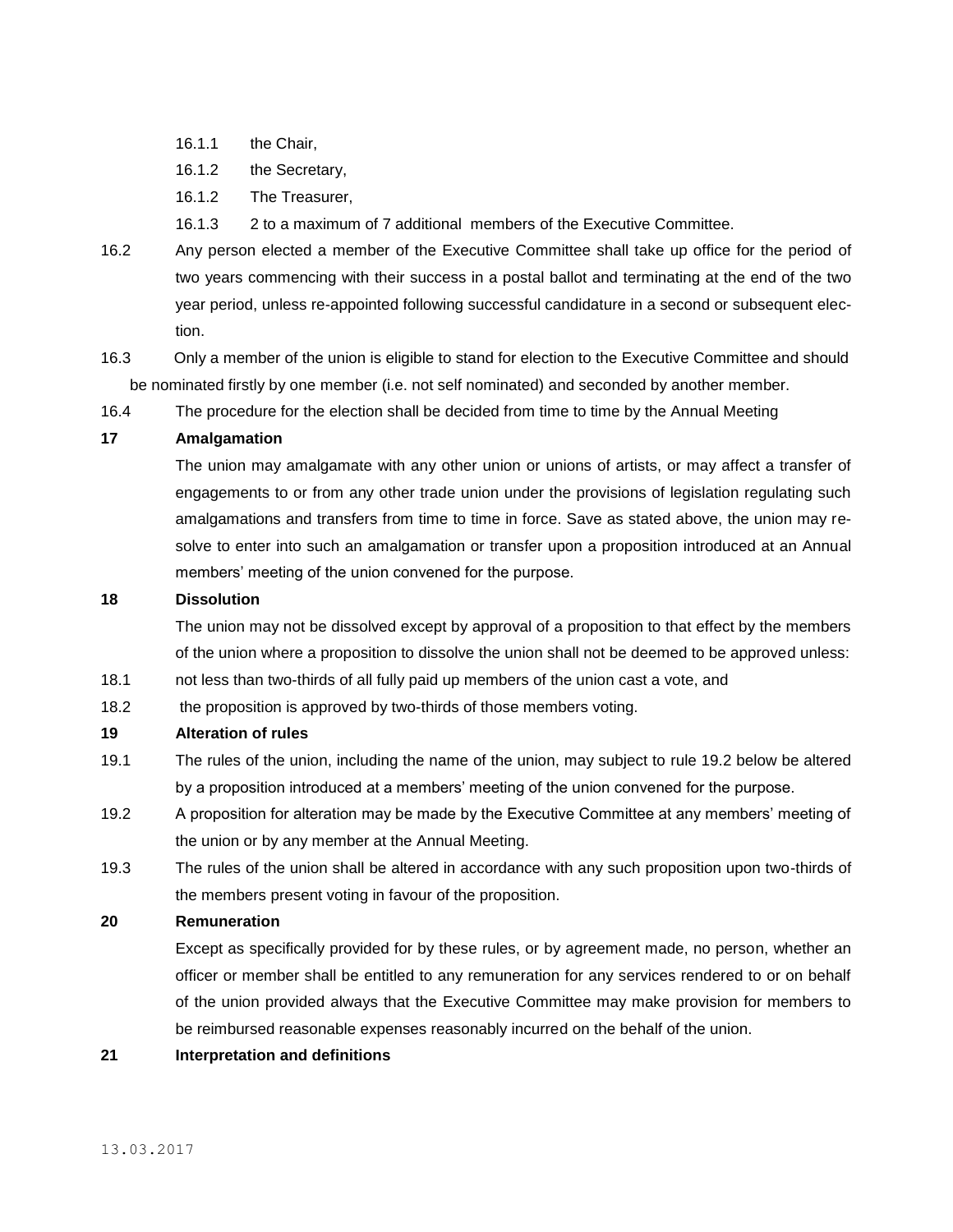- 21.1 Any dispute regarding the interpretation of these rules or arising in a matter where these rules are silent shall be referred to the Executive Committee and its decision upon any matter of interpretation shall be final.
- 21.3 Words importing the masculine gender shall include the feminine and the neuter and words importing the singular number the plural and vice versa.
- 21.4 A copy of these rules shall be supplied to each member of the union upon their acceptance as a member of the union and upon payment by them of any fee determined, from time to time, by the Executive Committee.

**22 Notice**

 Notices to be given under these rules shall be sent by prepaid first class mail or delivered by the relevant party to the other and shall be deemed to be served, if posted, the day after posting and, if personally delivered, at the time of delivery. Notice may also be given by email if the person to whom such notice is given has so agreed in advance and is deemed delivered at the time it is sent.

# **SCHEDULE**

# **PART 1 MEMBERS OF THE EXECUTIVE COMMITTEE**



# **PART 2 FOUNDING MEMBERS IN ADDITION TO THE EXECUTIVE COMMITTEE**

Sally Sheinman Middle Court House, 6 Northampton, Northampton, Northampton, Northampton, Northampton, Nurse, N

13.03.2017